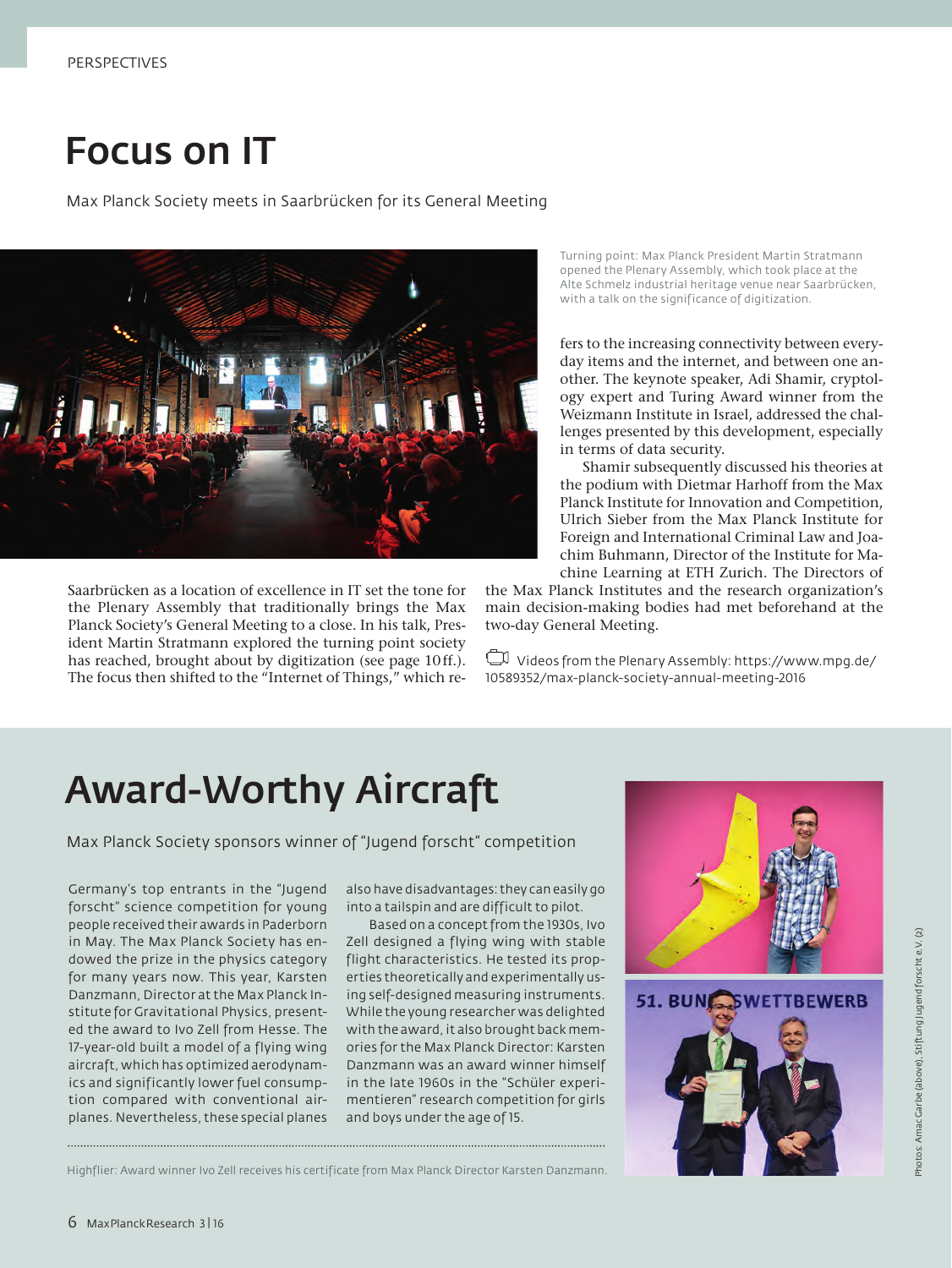# "They are turning their backs on the Enlightenment"

Ralph Hertwig, Director at the Max Planck Institute for Human Development, criticizes attempts to encourage citizens to behave in a certain way using psychological tricks.

Humans are imperfect. They often take the easy option instead of behaving rationally; they are pleasure-oriented rather than health-conscious. Some politicians would like to change that, particularly when such behavior has public spending implications or is detrimental to health or the environment. Psychologists and behavioral economists from the US have identified new ways to shift public behavior in desired directions. The method is known as "nudging," and it is also being discussed in Germany. Ralph Hertwig from the Max Planck Institute for Human Development discusses the merits and shortcomings of nudging.

*Mr. Hertwig, what methods are being used to encourage people to change their behavior?* **Ralph Hertwig:** The idea is to achieve the objective without creating financial incentives or imposing bans. Instead, typical human weaknesses, flaws or shortcomings are used that people are generally unaware of. This means most people don't even notice when they are being nudged.

#### *Can you give any specific examples?*

A big issue here is organ donation. In Germany, the Organ Transplant Act stipulates that people must be asked to actively consider and decide whether they wish to donate organs after their death – but they don't have to make a decision. The nudging approach would turn the choice around so that everyone becomes an organ donor unless they expressly opt out. And since refusing consent requires more effort than doing nothing, it is assumed that fewer people will object.

*Wouldn't more donor organs be desirable?* Of course. Nevertheless, I take a critical view of the approach adopted by using such prompts. It assumes that most citizens would like to donate organs but don't fill out an organ donation form out of sheer laziness. Proponents argue that nudging leads people to make decisions from which they themselves benefit. However, this approach fails to recognize the diversity of human preferences. There are very understandable reasons for opting not to donate organs. In my view, the decision for or against is so personal and important that everyone should make it consciously.

*So you take a critical view of the method?* What concerns me is the underlying view of human beings: it regards them as deficient and too lazy to think for themselves. The nudgers have given up on making people more knowledgeable and encouraging them to use their own reasoning. In a way, they are turning their backs on the Enlightenment.

### *Haven't we all been subtly influenced for many years, for example through advertising?*

Nudging is actually nothing new. Cheap products have long been positioned lower on the shelf in supermarkets and the more expensive ones at eye level so that they sell better. What's new is the use of nudging for governmental purposes, and such tricks being used to influence the public. But this assumes that the government is generally well intentioned – most likely a very naive assumption. The nudgers also apparently deem themselves devoid of the shortcomings that they impute to others.

*Are you categorically opposed to nudging?* It's not a black-and-white issue. There are situations where certain forms of nudging can be useful. For example, I believe that making fruit and vegetables easily accessible and candy less accessible in school cafeterias is perfectly legitimate so that children eat more healthily. But you have to carefully weigh up when such methods are appropriate and not simply patronizing, and consider what effect they achieve.

### *But it is an effective approach isn't it?* Yes, but often with limited scope. In the case of school cafeterias, the nudging effect ends when the kids leave the school grounds. Outside, the children are exposed



Ralph Hertwig 

to precisely those temptations that were previously so carefully avoided, such as in the ice-cream parlor, at the bakery and in the supermarket. And eating obviously plays a key role in the family, but the influence definitely doesn't extend that far.

### *What is the alternative, then?*

We have to support people in making good choices, a concept known as "boosting." To promote healthy eating, we believe that children should be taught from an early age which foods are good for them and why. Parents could be provided with advice on practicing healthy eating habits with their children.

Like nudging, boosting uses scientific findings, but it applies them constructively. A prime example is children who are afraid of numbers and therefore struggle in math. A US study showed that when children are read stories containing numbers a few times a week instead of traditional bedtime stories, and playfully count along with the story and practice arithmetic, their performance in math at school improves significantly. That's exactly how boosting works. Nudging, on the other hand, would play on the fear of math. That's the crucial difference for me.

Interview: Mechthild Zimmermann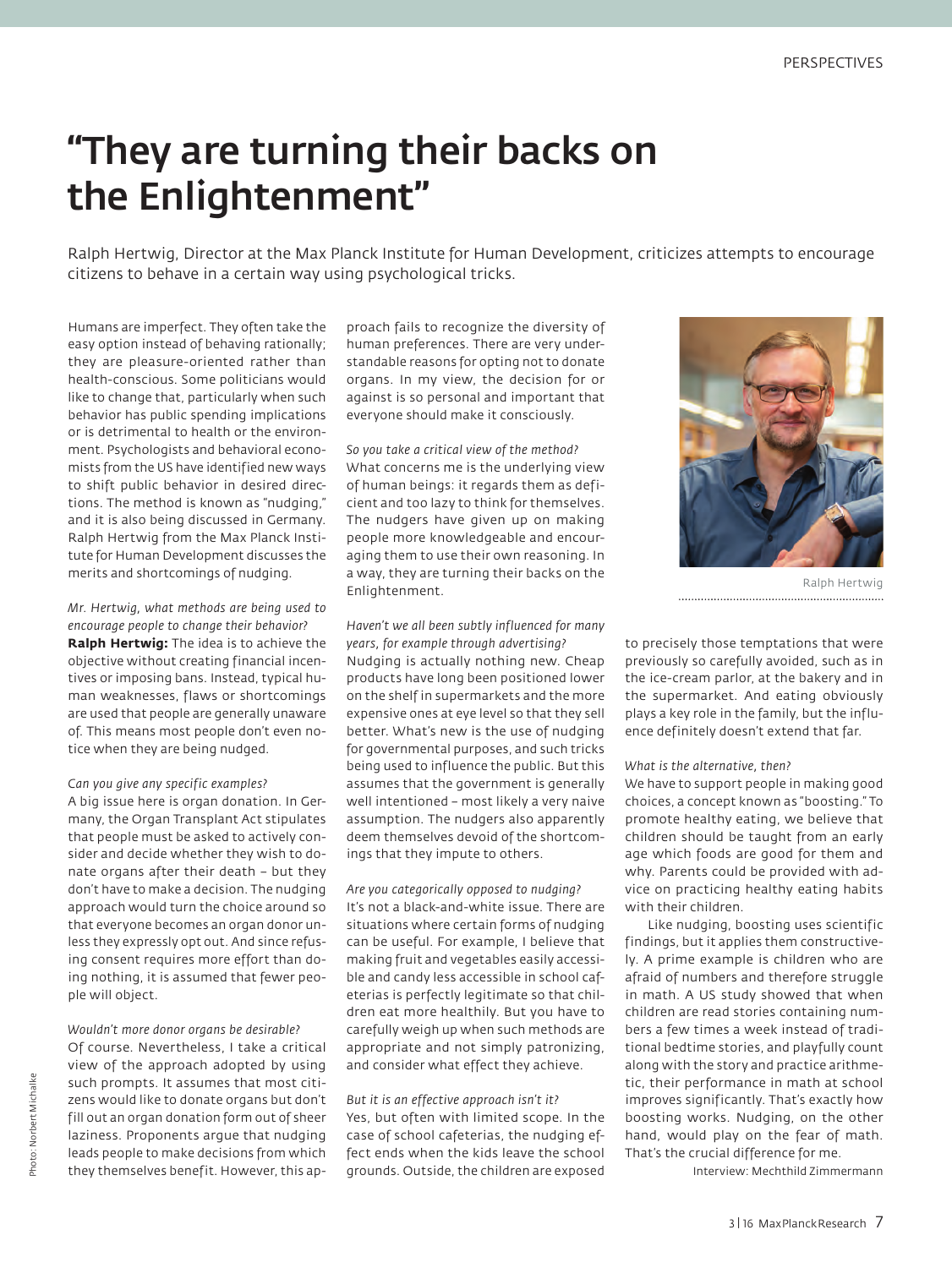### Teamwork for the Energy of the Future

MAXNET Energy draws on expertise of ten partners



A key requirement for achieving the energy transition is the storage of electricity generated by wind turbines and solar plants on a large scale. Power-togas plants, which use power from renewable sources to generate hydrogen, thus making it storable, offer great potential. However, the electrolysis of water – that is, the generation of hydrogen by splitting water with electricJoint project: Teresa Sullivan, President of the University of Virginia, and Max Planck President Martin Stratmann signed the agreement on MAXNET Energy.

ity – is not a well developed technology. The catalysts used are either durable but expensive, or inexpensive but wear out easily.

The newly created MAXNET Energy project is looking for a solution to this dilemma. Scientists from a broad range of disciplines are involved, including from the Max Planck Institutes for Chemical Energy Conversion, Eisenforschung (iron research), Kohlenforschung (coal research), Polymer Research, of Colloids and Interfaces, Chemical Physics of Solids, and Dynamics of Complex Technical Systems, as well as the Fritz Haber Institute of the Max Planck Society. Partners from the Cardiff Catalysis Institute in the UK and the University of Virginia in the US are also participating in the venture. A cooperation agreement was signed in April.

### New Approach to Treating Schizophrenia

Lead Discovery Center in cooperation with Boehringer Ingelheim

A new active substance for treating schizophrenia is currently being developed at the Lead Discovery Center (LDC). The approach is based on research by Moritz Rossner and his team at the Max Planck Institute for Experimental Medicine in Göttingen. The scientists are examining the role that risk genes, combined with environment-related stress, play in the emergence of the illness and are conducting research into the underlying molecular biological mechanisms.

The goal of the collaboration with the LDC is to build on their research to find a new therapeutically effective substance to combat schizophrenia. The substance would be developed into a potential active pharmaceutical ingredient that can then be transferred from industry to the pre-clinical and clinical development stages. The pharmaceutical company Boehringer Ingelheim is now also involved following the conclusion of an agreement in May. In return, Boehringer Ingelheim will have the option to exclusively license the new active substance.

The LDC was founded in 2008 as a subsidiary of Max Planck Innovation, the Max Planck Society's technology transfer company. The LDC aims to close the gap between basic research and application in the development of new drugs.



Potential: Moritz Rossner from the Max Planck Institute for Experimental Medicine has obtained highly promising results.